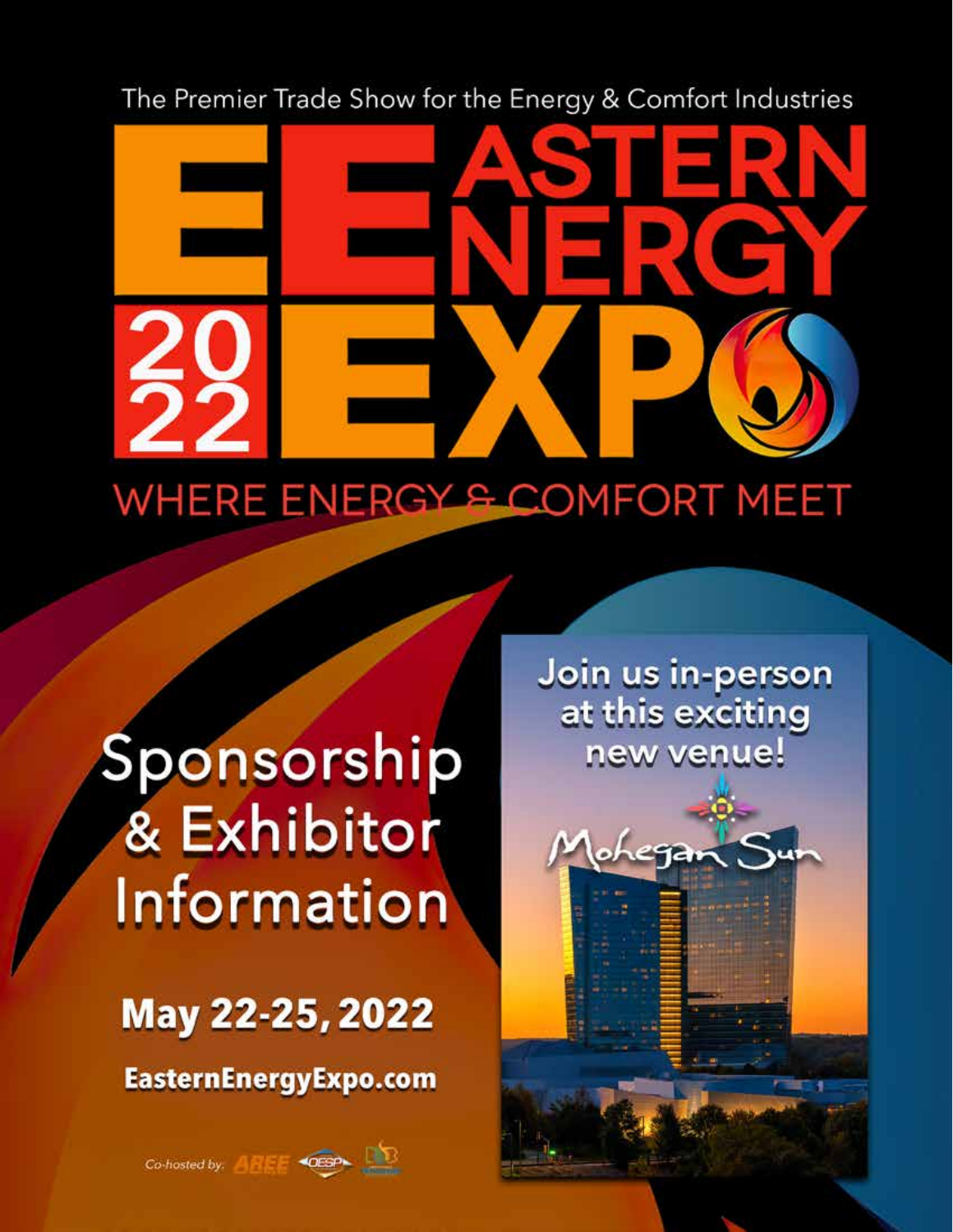





- 120,000 sq. ft. Earth Expo Convention Center All booths in one room, including trucks!
- Direct access to outdoor exhibits
- Food Court located on the show floor
- Hospitality Night in the beautiful Uncas Ballroom
- • World class dining, entertainment & nightlife

*"We look forward to the EEE show every year as it is the preeminent opportunity to connect with technicians and our customers. The ability to share advances in products, training, as well as receive direct feedback from the field is unparalleled"* Fred Hunt Director of Sales & Marketing R. W. Beckett Corp.



# **Attendees by Job Function**



# **Attendees by Business Type**



# **Average in-person attendance 2016-2019** +

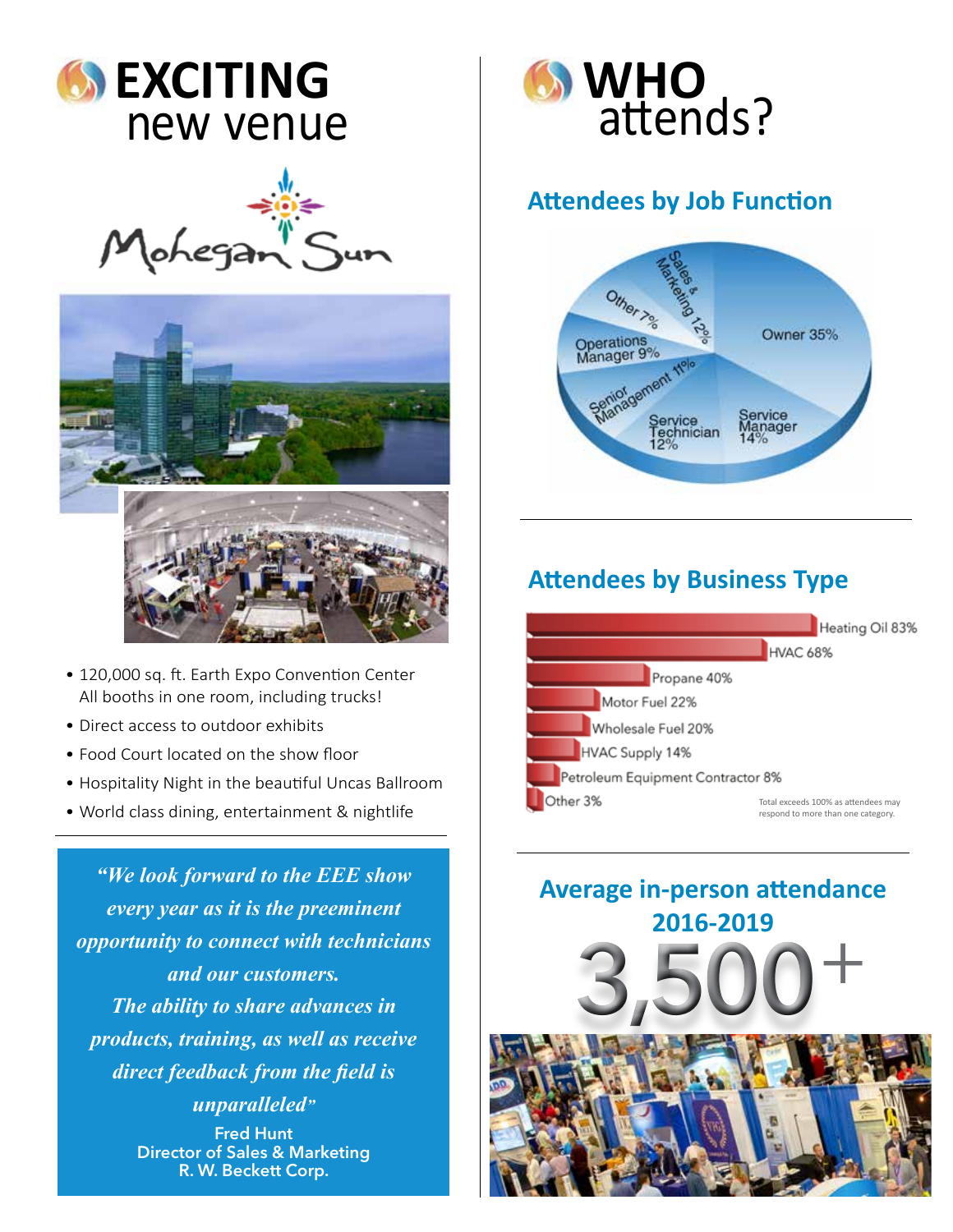

# **Why Exhibit...**

**Increase your sales to energy, petroleum & HVAC industry decision makers**

- Display your products and services to a motivated and qualified audience
- Identify potential customers and deepen relationships with existing customers
- Network with industry professionals
- Learn about new trends and gain a competitive edge

# **You get...**

- Free pre and post show mailing list
- Complimentary online eBooth listing using your personalized console to create your company profile and description
- Company listing in Show Guide distributed onsite, Mobile App & Website
- Two complimentary drink tickets (per 10×10 exhibit space) for the Trade Show Floor Reception
- Free convention registration providing you access to all programs and seminars
- Free Exhibitors' Webinar to maximize your show investment

# **Set yourself apart...**

# Be a **Marquee Exhibitor**

- Special high-impact locations! Marquee exhibits are island booths positioned for especially high visibility
- Marquee exhibits will be focal points of the show
- Special discounted pricing! No extra charge for corner booths—pay in-line prices only, saving you money
- Marketing support directly from Eastern Energy Expo
- Your logo published on the floorplan

**These elite exhibits are limited, reserve your Marquee space NOW!**

# **Sunday, May 22**

- Women In Energy Conference
- EEE Welcome Reception

# **Monday, May 23**

- Exhibitor Setup
- Dave Nelsen Scholarship Golf Outing
- Business programs
- Care to Ride for Oil Heat Cares
- Hospitality Night
- OESP Reception

# **Tuesday, May 24**

- Business programs
- Trade Show Hours Noon – 6pm
- Networking Reception on the Show Floor  $4:30 - 6$ pm
- OESP Awards Banquet

# **Wednesday, May 25**

- Business programs
- Trade Show Hours 10am – 2pm

**Check for updates at: EasternEnergyExpo.com for complete show information including speakers, social events and more!**

# **Exhibit Pricing**

| Inline 10' x 10'          | \$1,950 |
|---------------------------|---------|
| <b>Corner 10' x 10'</b>   | \$2,295 |
| Outdoor Display 20' x 30' | \$2,025 |
| Truck Space 10' x 40'     | \$2,850 |
| Trailer Space 10' x 50'   | \$3,050 |
| <b>Marquee</b> (4 spaces) | \$7,800 |



**Pay for your exhibit space by November 15, 2021** and enter our drawing to win a **complimentary booth** at EEE 2023, Atlantic City, NJ.

**Want your truck to be "first" at the Expo Center?** We are offering a premier location (Booth 400) at a minimum cost of \$3,850.



We will accept offers with incremental bids of \$250. All offers will be public. **Deadline for bidding is Dec. 31, 2021**

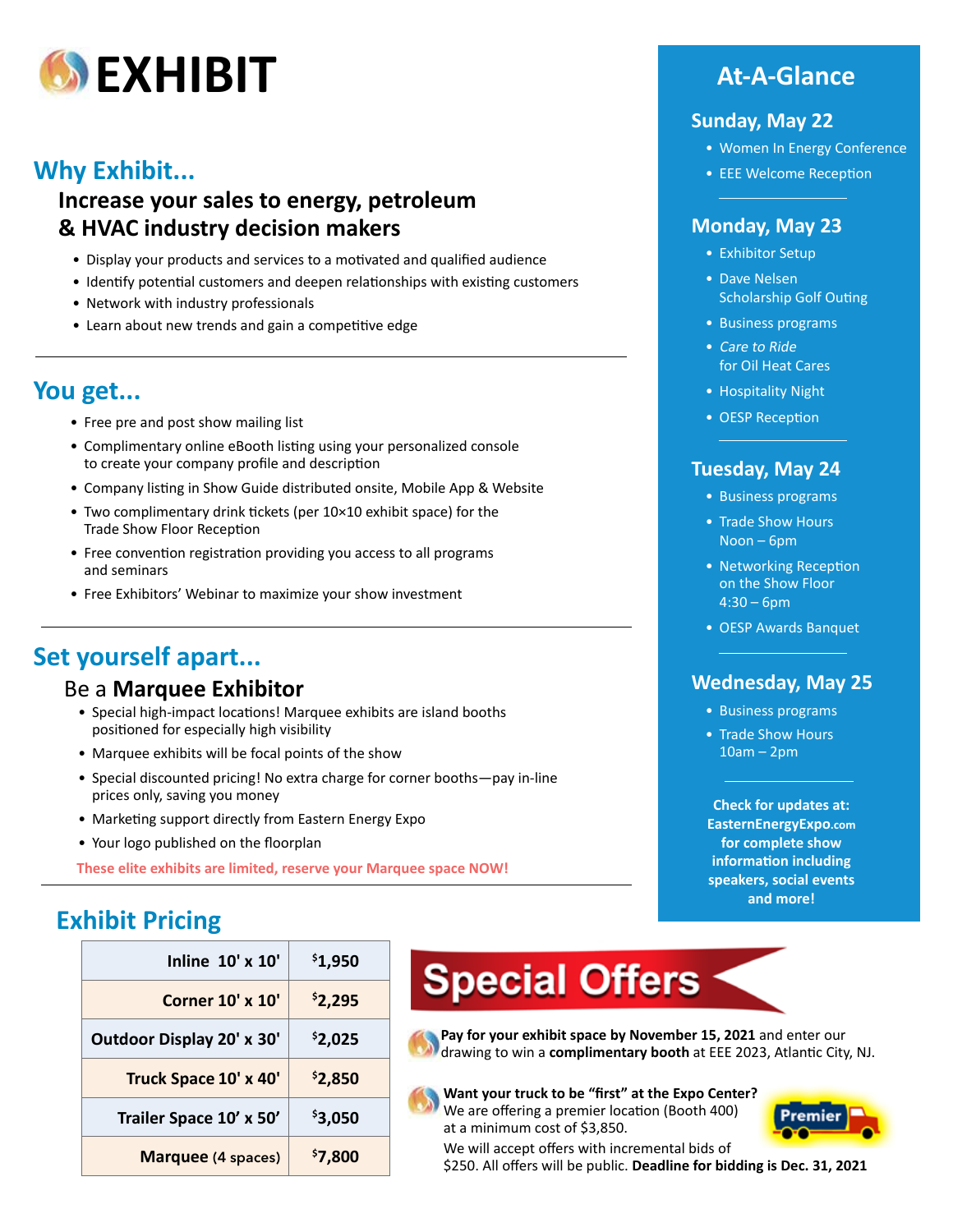

|                                                                               | <b>Business</b><br><b>Partner</b>    | <b>Expo</b><br><b>Sponsor</b> | <b>Diamond</b>                           | <b>Technical</b><br><b>Education</b>           | <b>Platinum</b>                          |
|-------------------------------------------------------------------------------|--------------------------------------|-------------------------------|------------------------------------------|------------------------------------------------|------------------------------------------|
| <b>Includes:</b>                                                              | \$25,000                             | \$15,000                      | \$10,000                                 | \$6,500                                        | \$6,000                                  |
| <b>Logo on Marketing Materials,</b><br><b>Onsite Signage &amp; Show Guide</b> | $\checkmark$                         | ✓                             | $\checkmark$                             | ✓                                              | ✓                                        |
| <b>Complimentary Expo Registration</b>                                        | $\checkmark$                         | $\checkmark$                  | ✓                                        | ✓                                              | ✓                                        |
| <b>Upgraded Hotel Suite</b><br><b>NEW</b>                                     | $\checkmark$<br><b>Premier Suite</b> | ✓<br><b>Premier Suite</b>     | ✓<br>Luxury Sky Suite                    |                                                |                                          |
| <b>VIP Hotel Check-in</b><br><b>NEW</b>                                       | $\checkmark$<br>Three                | ✓<br>Two                      | ✓<br>Two                                 |                                                |                                          |
| <b>Exhibit Space on Show Floor</b>                                            | ✓<br>Two free booths                 | ✓<br>One free booth           | ✓<br>One free booth                      | ✓<br>Buy one,<br>get one free                  | $\checkmark$<br>Buy one,<br>get one free |
| <b>Logo on Cover of Show Guide</b>                                            | $\checkmark$                         | ✓                             |                                          |                                                |                                          |
| <b>Ad in Printed Show Guide</b>                                               | ✓<br>Full page                       | ✓<br>Full page                |                                          |                                                |                                          |
| <b>Linked Logo on EEE Website</b>                                             | $\checkmark$                         | ✓                             | ✓                                        | ✓                                              |                                          |
| "BUZZ" Notifications on Mobile App                                            | $\checkmark$<br>Four                 | ✓<br>Three                    | ✓<br>Two                                 | ✓<br>Two                                       | ✓<br>One                                 |
| <b>Navigation Icon on Mobile App</b>                                          | $\checkmark$                         | $\checkmark$                  |                                          |                                                |                                          |
| <b>Rotating Banner Ad on Mobile App</b>                                       | $\checkmark$                         | ✓                             | Subject to<br>availability<br>Cost \$500 | Subject to<br>availability<br>Cost \$500       |                                          |
| <b>Priority for Hospitality Room</b><br>at Hospitality Night                  | ✓                                    | ✓                             | ✓                                        |                                                |                                          |
| <b>Education Program Sponsor</b>                                              | $\checkmark$                         |                               |                                          | ✓<br>Includes 25<br>comp. passes to<br>program |                                          |
| <b>Branded Email Blast</b>                                                    | ✓<br>Two                             | ✓<br>One                      |                                          |                                                |                                          |
| <b>Branded Floor Stickers</b>                                                 | $\checkmark$<br>7 Stickers           | $\checkmark$<br>3 Stickers    | $\checkmark$<br>1 Sticker                |                                                |                                          |
| <b>NEW</b><br><b>Branded Window Clings</b>                                    | $\checkmark$<br>7 Clings             | ✓<br>3 Clings                 | $\checkmark$<br>1 Cling                  |                                                |                                          |
| Logo on "Welcome"<br><b>NEW</b><br><b>Floor Cling at Hotel Valet</b>          | $\checkmark$                         | $\checkmark$                  | $\checkmark$                             |                                                |                                          |



Business Partner & Expo Sponsorships include an upgrade to Mohegan Sun's prestigious "Hospitality Suite"

**NEW for 2022\*** Upgraded Hotel Suite VIP Check-in Branded Window Clings Logo on "Welcome" Floor Cling at Hotel Valet

\*Based on sponsorship level



Diamond Sponsorships include an upgrade to Mohegan Sun's "Luxury Sky Suite"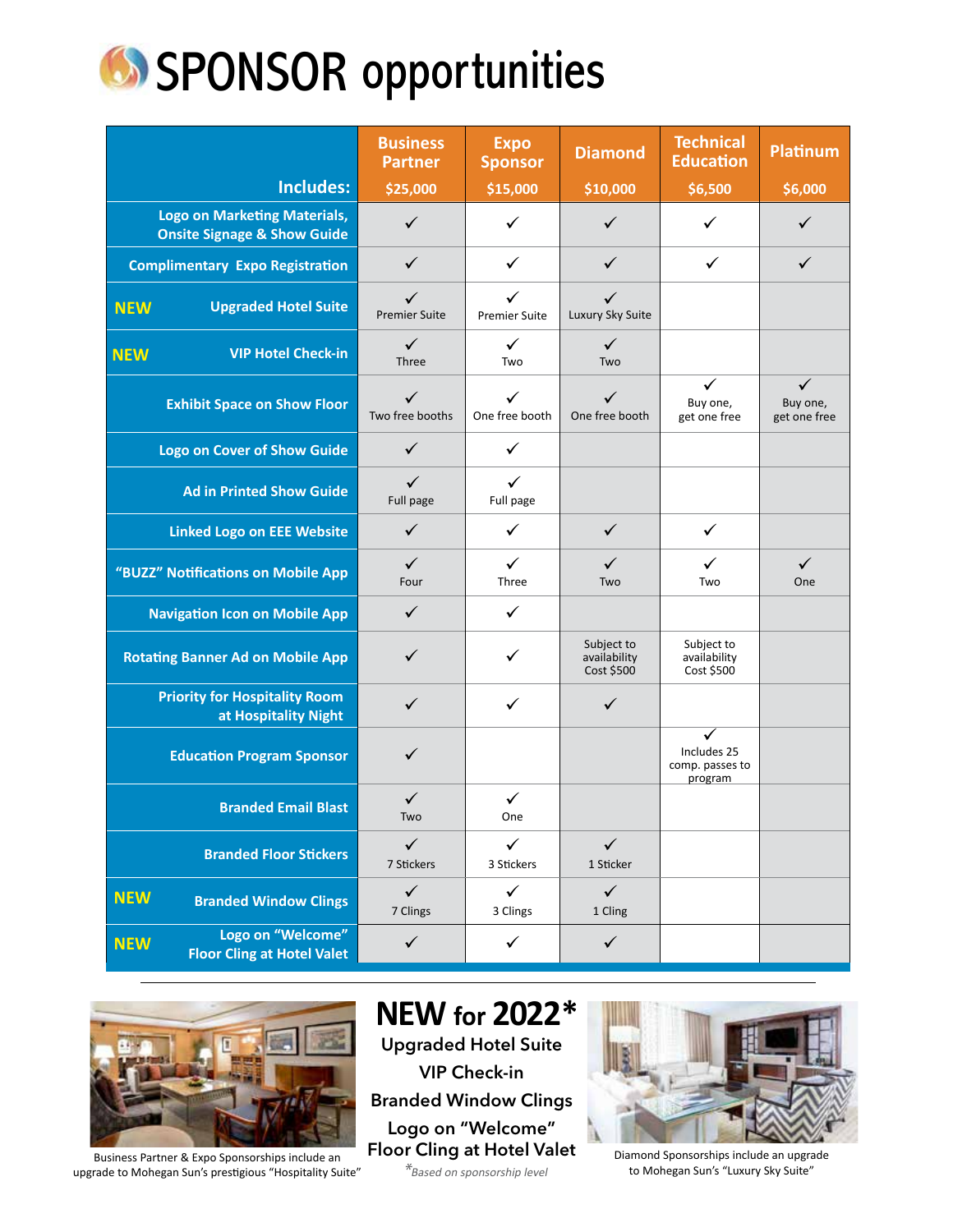# **Additional Sponsorships & Branding Opportunities**

**Trade Show Floor Reception Sponsor** \$ 5,000 (3 available) Sponsorship of Tuesday's convention reception on the trade show floor.

**Hospitality Room Sponsor** \$ 9,000 Host your own hospitality room on Monday night or partner with up to three other companies.

**Mobile App Sponsor** \$ 7,500 exclusive Sponsor logo appears on Splash Screen of EEE's Mobile App. Appears each time EEE App is launched.

**Charging Station on Trade Show Floor** \$ 5,000 (3 available)

**Expo Center Food Court** \$ 3,000 (3 available) Your logo displayed in Food Court on Show Floor

**Breakfast Sponsor** \$3,000 (3 available) Sponsorship of Wednesday morning continental breakfast on the show floor

**Hotel Room Key Card<sup>\$</sup>4,500** exclusive

**Lanyards** \$ 3,500 exclusive **SOLD** Arrangements & costs by the sponsor with show management approval.

**Tote Bags** \$ 3,500 exclusive Arrangements and costs by the sponsor with show management approval

**Welcome Reception (Sunday Evening)** \$ 3,500

**Floor Stickers** \$ 750 per sticker/minimum of five Your brand emblazoned across the event floor

**Window Clings** \$ 750 per sticker/minimum of five Your brand prominently displayed along walkways to Earth Expo Center

**Refreshments at Business Sessions** \$ 2,000 per break

**Rotating Banner Ad on Mobile App** \$ 1,500 as available

**Branded Email Blast** \$ 750 limited availability

**Business Session Sponsorship** \$ 500 per session Logo at the room & acknowledgement in the Show program. Companies may not sponsor a program in which they are participating.

**"Buzz" Notification on Mobile App** \$ 500 as available

**Print ad in official EEE Show Guide** Ask about options & prices

*"As an exhibitor, you won't find more organized, responsive or helpful show management that is always committed to doing everything possible to make our participation worthwhile. Two thumbs up!"* John Vrabel **President** 

Energy Engine LLC

# **OESP Sponsorships**

**OESP Own the Classroom \$2,500**



**OESP Reception** Monday Evening "Name Your Drink" Sponsor <sup>\$</sup>2,000 exclusive Arcade Game Sponsor \$1,500 Food Station Sponsor \$1,000 Prize Raffle Sponsor \$1,000

**OESP Awards Banquet** Tuesday Evening Table Wine Sponsor <sup>\$</sup>2,000 exclusive Dessert Sponsor \$1,000 exclusive

**OESP President's Hospitality Room** \$ 500 Monday & Tuesday Evenings

## **Dave Nelsen Scholarship Golf Tournament** Monday

Support the industry's scholarship fund at this annual event. Box Lunch Sponsor \$1,000 Beverage Cart Sponsor \$1,000 Cocktail Party Sponsor \$750

Registration Sponsor \$ 500 Putting Green Sponsor \$500 Tee Box Signs \$200

# **Contact OESP at 888.552.0900**